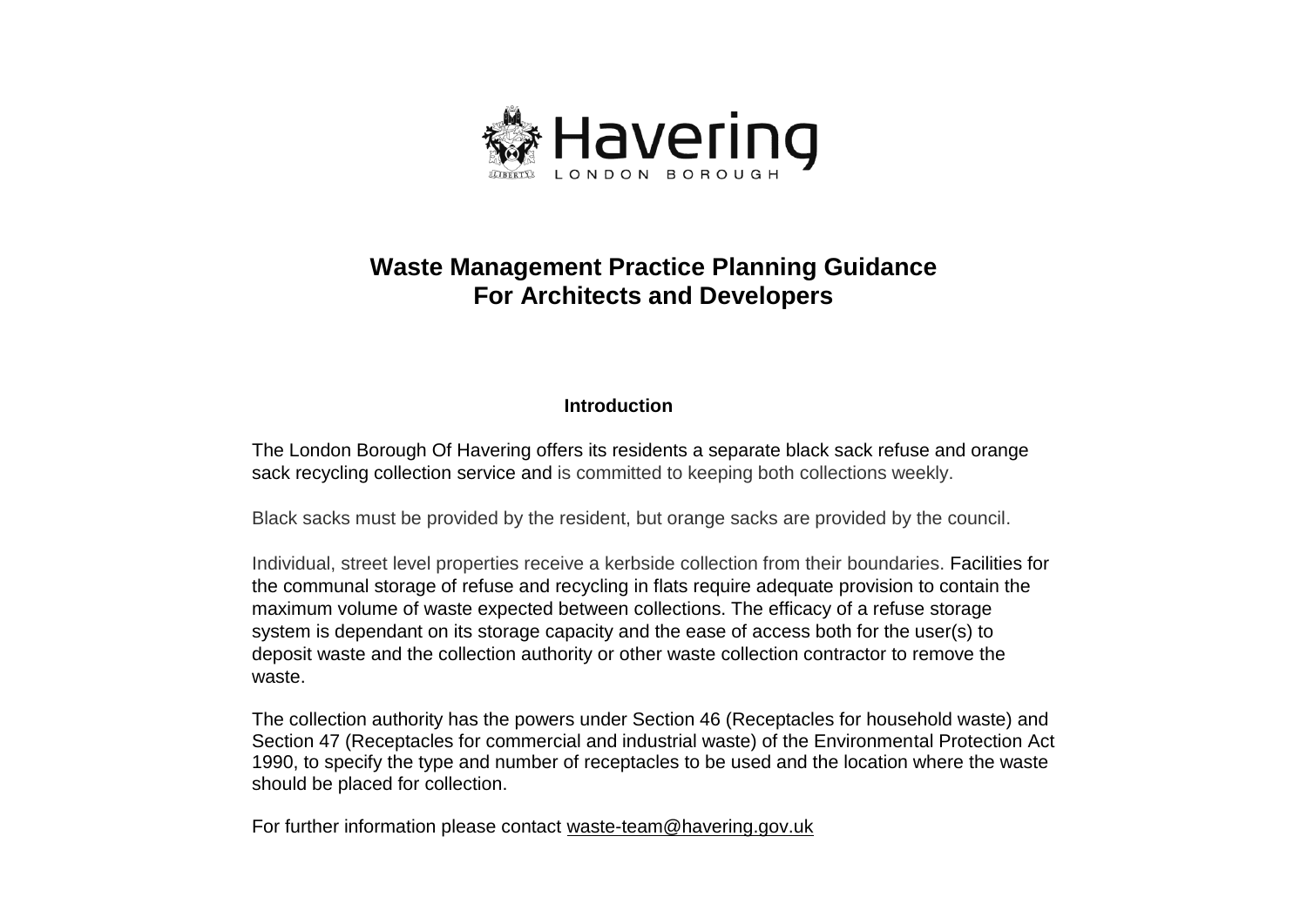| Standard Minimum Requirements for the provision of waste storage                    |                                                                                                                                                                                                                                                                                                                                                                                                                                                                                                                                                                                                                                                                                                                                                                                                                                                                                                                                                                                                                                                                                       |  |  |  |
|-------------------------------------------------------------------------------------|---------------------------------------------------------------------------------------------------------------------------------------------------------------------------------------------------------------------------------------------------------------------------------------------------------------------------------------------------------------------------------------------------------------------------------------------------------------------------------------------------------------------------------------------------------------------------------------------------------------------------------------------------------------------------------------------------------------------------------------------------------------------------------------------------------------------------------------------------------------------------------------------------------------------------------------------------------------------------------------------------------------------------------------------------------------------------------------|--|--|--|
| <b>Residential</b>                                                                  | Recommended minimum storage capacity of 45 litres for recycling and 180 litres for general refuse (rubbish) per dwelling.<br>$\bullet$<br>Sufficient storage capacity should be provided for both refuse and recycling.                                                                                                                                                                                                                                                                                                                                                                                                                                                                                                                                                                                                                                                                                                                                                                                                                                                               |  |  |  |
| <b>Commercial</b>                                                                   | Offices - 2,600 litres of waste storage space for every 1000m <sup>2</sup> gross floor space.<br>$\bullet$<br>Retail - 5,000 litres of waste storage space for every 1000m <sup>2</sup> gross floor space.<br>Restaurants and Fast Food Outlets - 10,000 litres of waste storage space for every 1000m <sup>2</sup> litres gross floor space.<br>$\bullet$<br>Hotels - 7,500 litres of waste storage space for every 1000m <sup>2</sup> gross floor space.                                                                                                                                                                                                                                                                                                                                                                                                                                                                                                                                                                                                                            |  |  |  |
| <b>Mixed Use</b>                                                                    | Developments must provide specific segregated waste storage areas for domestic and commercial waste arisings respectively. The extent<br>$\bullet$<br>of provision should relate to their respective specifications.                                                                                                                                                                                                                                                                                                                                                                                                                                                                                                                                                                                                                                                                                                                                                                                                                                                                  |  |  |  |
| <b>Storage Requirements</b>                                                         |                                                                                                                                                                                                                                                                                                                                                                                                                                                                                                                                                                                                                                                                                                                                                                                                                                                                                                                                                                                                                                                                                       |  |  |  |
| Residential,<br><b>Commercial</b><br>& Mixed use                                    | <b>Checklist:</b><br>Storage locations are no more than 30m distance from the point of collection.<br>Distance between point of collection and closest access point for collection vehicle is no more than 25m (refer to page 2 for vehicle access<br>□<br>requirements).<br>Passage of bin from store to collection point avoids steps, and dropped kerbs are in place where necessary.<br>ப<br>Gradients over which containers must traverse do not exceed 1 in 12.<br>ப<br>Containers do not need to be moved through a building to the point of collection.<br>$\Box$<br>Flats/Apartments - additional information<br>Safe handling arrangements should be made for caretakers/management staff when transporting waste.<br>$\bullet$<br>Conditions should be made within freehold, lease or tenancy agreements to prescribe waste deposit areas.<br>$\bullet$<br>Effective monitoring of occupants' level of compliance with the developments waste storage requirements should be carried out.<br>$\bullet$<br>Regular cleansing of the collection areas should be carried out. |  |  |  |
| <b>Infrastructure</b><br><b>Requirements-</b><br>communal waste<br>storage compound | <b>Checklist:</b><br>All bins located within 30m of an external door.<br>Storage areas are hard-floored and well lit.<br>□<br>Sufficient clearance given to allow full opening of the lid.<br>□<br>2m minimum working height where compound is covered.<br>ப<br>2m minimum width of access threshold to the compound to allow for removal and return of containers whilst servicing.<br>Ц<br>□ Layout is such that any one container may be removed without the need to move any other with at least 150mm clearance space between<br>the containers.<br>Adequate ventilation is provided within the compound. (e.g. Louvre doors).<br>ш                                                                                                                                                                                                                                                                                                                                                                                                                                              |  |  |  |
| <b>Highways and</b><br><b>Access</b><br><b>Requirements</b>                         | Check, for standard waste recycling collection services, highways adhere to the following criteria:<br>Minimum 5m width of highway / access road.<br>$\Box$<br>Designed to accommodate maximum reversing distance of 12m.<br>□<br>Allows a minimum of 4.5m vertical clearance.<br>$\Box$<br>Where containers are emptied, a minimum working area of 3.5m width and 4m in length is available.<br>$\Box$<br>For minimum dimensions for turning areas see below.                                                                                                                                                                                                                                                                                                                                                                                                                                                                                                                                                                                                                        |  |  |  |
| <b>Disabled access</b>                                                              | Refer to BSI standards publication BS8300:2009+A1:2010                                                                                                                                                                                                                                                                                                                                                                                                                                                                                                                                                                                                                                                                                                                                                                                                                                                                                                                                                                                                                                |  |  |  |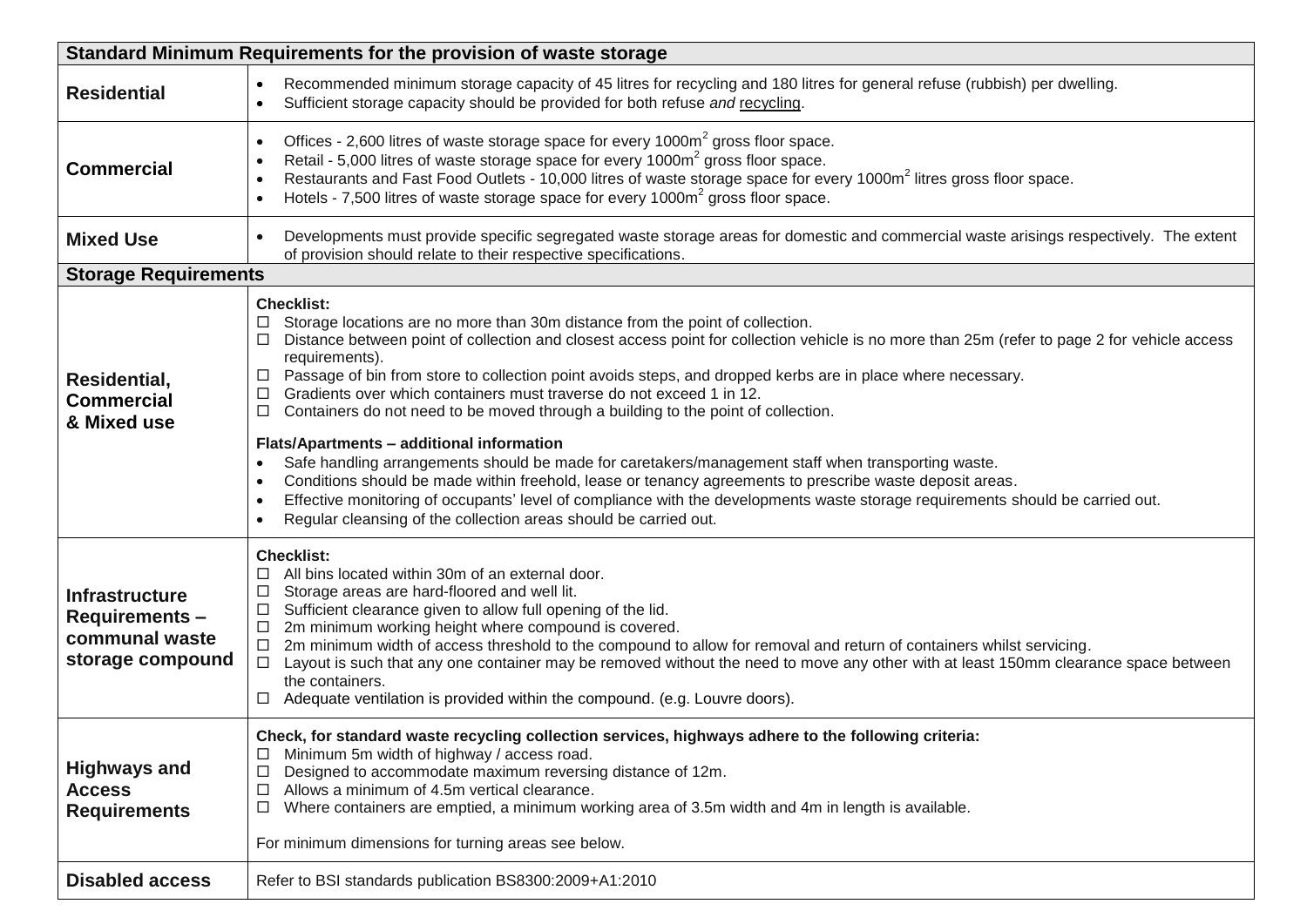Minimum dimensions for turning areas (waste collection vehicle)



 **Appropriate parking restrictions should be implemented.**